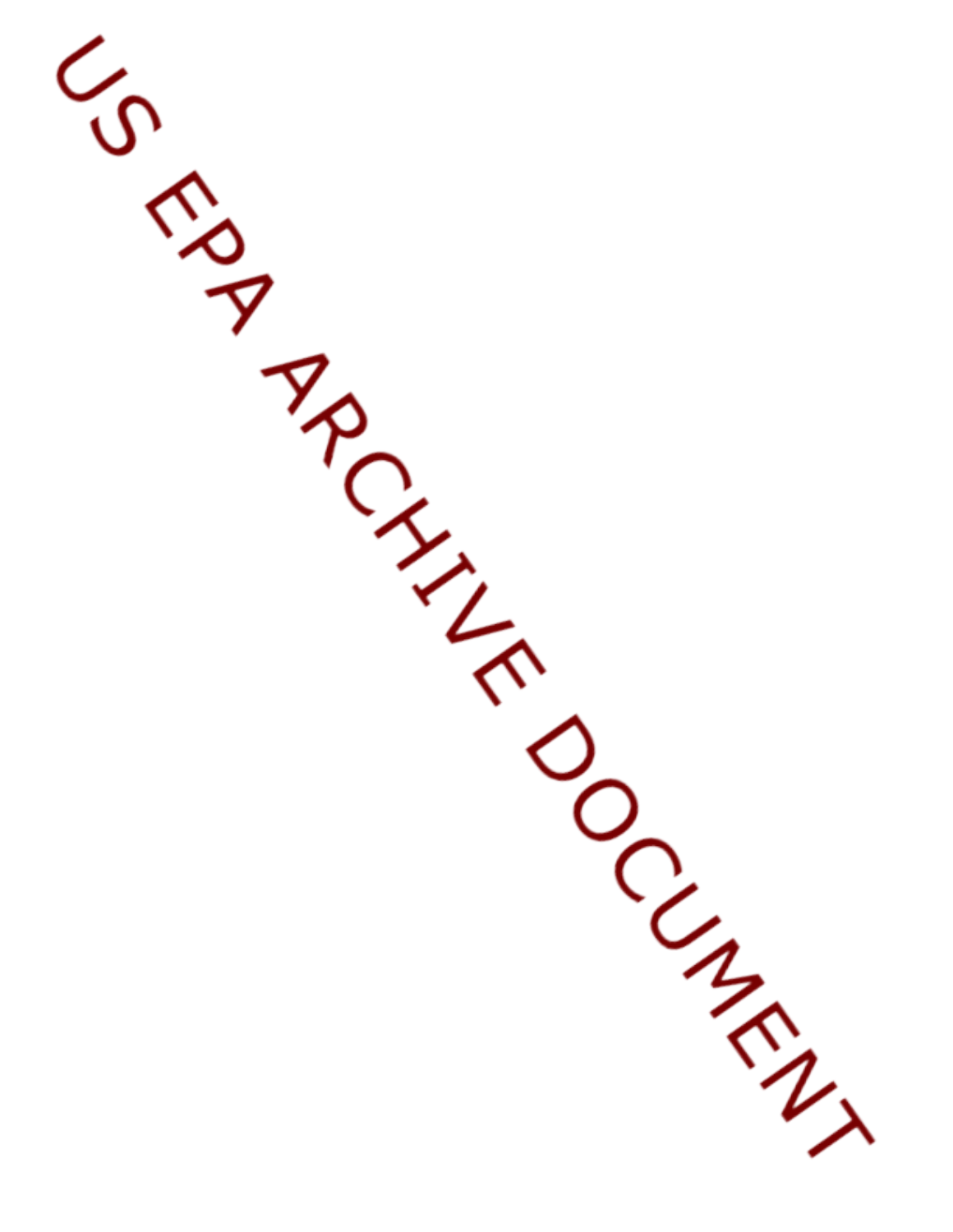# **THE ENVIRONMENTAL TECHNOLOGY VERIFICATION**







# **ETV Joint Verification Statement**

|                                      | TECHNOLOGY TYPE: RAPID TOXICITY TESTING SYSTEM                |             |                                             |
|--------------------------------------|---------------------------------------------------------------|-------------|---------------------------------------------|
| <b>APPLICATION:</b>                  | DETECTING TOXICITY IN DRINKING WATER                          |             |                                             |
| <b>TECHNOLOGY NAME: ToxScreen-II</b> |                                                               |             |                                             |
| <b>COMPANY:</b><br><b>ADDRESS:</b>   | CheckLight, Ltd.<br>P.O.Box 72<br>Qiryat Tiv'on 36000, Israel | <b>FAX:</b> | PHONE: (972) 4 9930530<br>$(972)$ 4 9533176 |
| <b>WEB SITE:</b><br>E-MAIL:          | http://www.checklight.co.il/<br>info@checklight.co.il         |             |                                             |

The U.S. Environmental Protection Agency (EPA) supports the Environmental Technology Verification (ETV) Program to facilitate the deployment of innovative or improved environmental technologies through performance verification and dissemination of information. The goal of the ETV Program is to further environmental protection by accelerating the acceptance and use of improved and cost-effective technologies. ETV seeks to achieve this goal by providing high-quality, peer-reviewed data on technology performance to those involved in the design, distribution, financing, permitting, purchase, and use of environmental technologies.

ETV works in partnership with recognized standards and testing organizations, with stakeholder groups (consisting of buyers, vendor organizations, and permitters), and with individual technology developers. The program evaluates the performance of innovative technologies by developing test plans that are responsive to the needs of stakeholders, conducting field or laboratory tests (as appropriate), collecting and analyzing data, and preparing peer-reviewed reports. All evaluations are conducted in accordance with rigorous quality assurance (QA) protocols to ensure that data of known and adequate quality are generated and that the results are defensible.

The Advanced Monitoring Systems (AMS) Center, one of seven technology areas under ETV, is operated by Battelle in cooperation with EPA's National Exposure Research Laboratory. The AMS Center has recently evaluated the performance of rapid toxicity testing systems used to detect toxicity in drinking water. This verification statement provides a summary of the test results for ToxScreen-II.

## **VERIFICATION TEST DESCRIPTION**

Rapid toxicity technologies use bacteria, enzymes, or small crustaceans that produce light or use oxygen at a steady rate in the absence of toxic contaminants. Toxic contaminants in drinking water are indicated by a change in the color or intensity of light or by a change in the rate of oxygen use. As part of this verification test, which took place between July 14 and August 22, 2003, various contaminants were added to separate drinking water samples and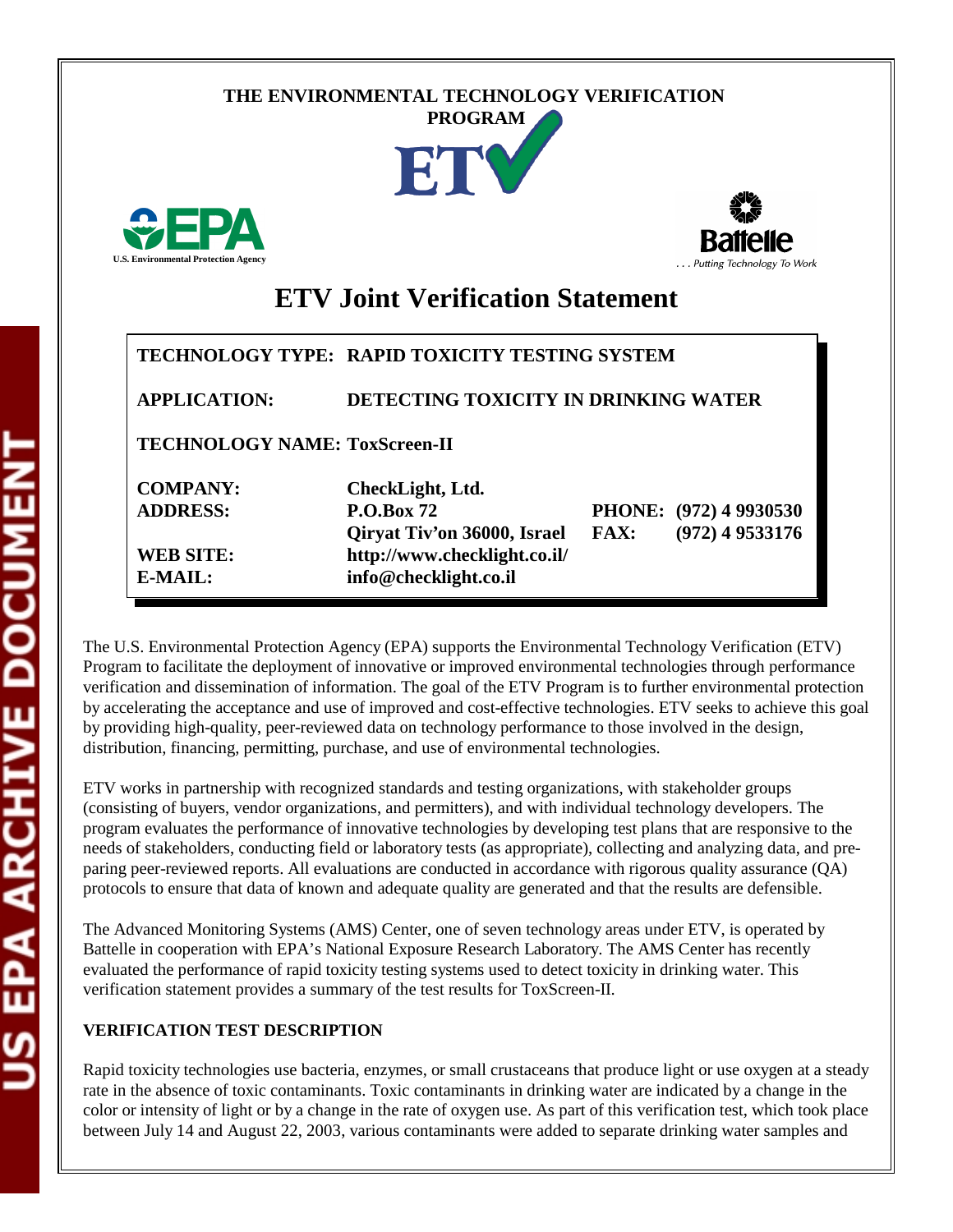analyzed by ToxScreen-II. Response to interfering compounds in clean drinking water also was evaluated. Dechlorinated drinking water samples from Columbus, Ohio, (DDW) were fortified with contaminants at concentrations ranging from lethal levels to levels 10,000 times less than the lethal dose and analyzed. Endpoint and precision, toxicity threshold for each contaminant, false positive/negative responses, ease of use, and sample throughput were evaluated.

Inhibition results (endpoints) from four replicates of each contaminant at each concentration level were evaluated to assess the ability of the ToxScreen-II to detect toxicity at various concentrations of contaminants, as well as to measure the precision of the ToxScreen-II results. The response of ToxScreen-II to compounds used during the water treatment process (interfering compounds) was evaluated by analyzing separate aliquots of DDW fortified with each potential interferent at approximately one-half the concentration limit recommended by the EPA's National Secondary Drinking Water Regulations guidance. For analysis of by-products of the chlorination process, unspiked DDW was analyzed because Columbus, Ohio, uses chlorination as its disinfectant procedure. For the analysis of by-products of the chloramination process, a separate drinking water sample from St.Petersburg, Florida, which uses chloramination as its disinfection process, was obtained. The samples were analyzed after residual chlorine was removed using sodium thiosulfate. Sample throughput was measured based on the number of samples analyzed per hour. Ease of use and reliability were determined based on documented observations of the operators and the verification test coordinator.

Quality control samples included method blank samples, which consisted of American Society for Testing and Materials Type II deionized water; positive control samples (fortified with sodium chloroacetate for the proorganic buffer samples and copper chloride for the pro-metal buffer samples); and negative control samples, which consisted of the unspiked DDW.

QA oversight of verification testing was provided by Battelle and EPA. Battelle QA staff conducted a technical systems audit, a performance evaluation audit, and a data quality audit of 10% of the test data. EPA QA staff also performed a technical systems audit while testing was being conducted.

#### **TECHNOLOGY DESCRIPTION**

The following description of ToxScreen-II was provided by the vendor and was not subjected to verification in this test.

Luminous bacteria are self-maintained luminescent units that, under proper conditions, emit high and steady levels of luminescence. Chemo-physical and biological toxicants that affect cell respiration, electron transport systems, adenosine triphosphate generation, and the rate of protein or lipid synthesis alter the level of luminescence. Similarly, agents that affect the cell's integrity, and especially membrane function, have a strong effect on *in vivo*  luminescence.

ToxScreen-II uses luminous bacteria, *Photobacterium leiognathi*, and special assay conditions to detect toxicants in water samples. When used in concurrent tests, two assay buffers (one for detecting organic pollutants [pro-organic buffer] and the other for detecting heavy metals [pro-metal buffer]) are used to discriminate between the presence of organic and metal toxicants at sub milligram-per-liter concentrations. Inhibition of greater than 50% using either buffer is considered a positive result. A positive result in the pro-organic buffer suggests that the contaminant causing the toxicity is organic, while a positive result in the pro-metal buffer suggests that the contaminant is a metal. First, a freeze-dried bioassay reagent is hydrated with the provided hydration buffer and, after five minutes, transferred into the provided storage buffer. The suspended reagent is maintained at 4°C until use (aliquots can be drawn for up to seven days). Next, pro-organic and pro-metal concentrated assay buffers are added separately to individual aliquots of source water samples, as well as to two aliquots of the reference sample. Then, aliquots of suspended reagent are rapidly dispensed into test cuvettes. Finally, after 90 minutes of incubation at ambient temperature, luminescence is measured using a portable luminometer. Changes in luminescence (compared with the reference sample) reflect water toxicity.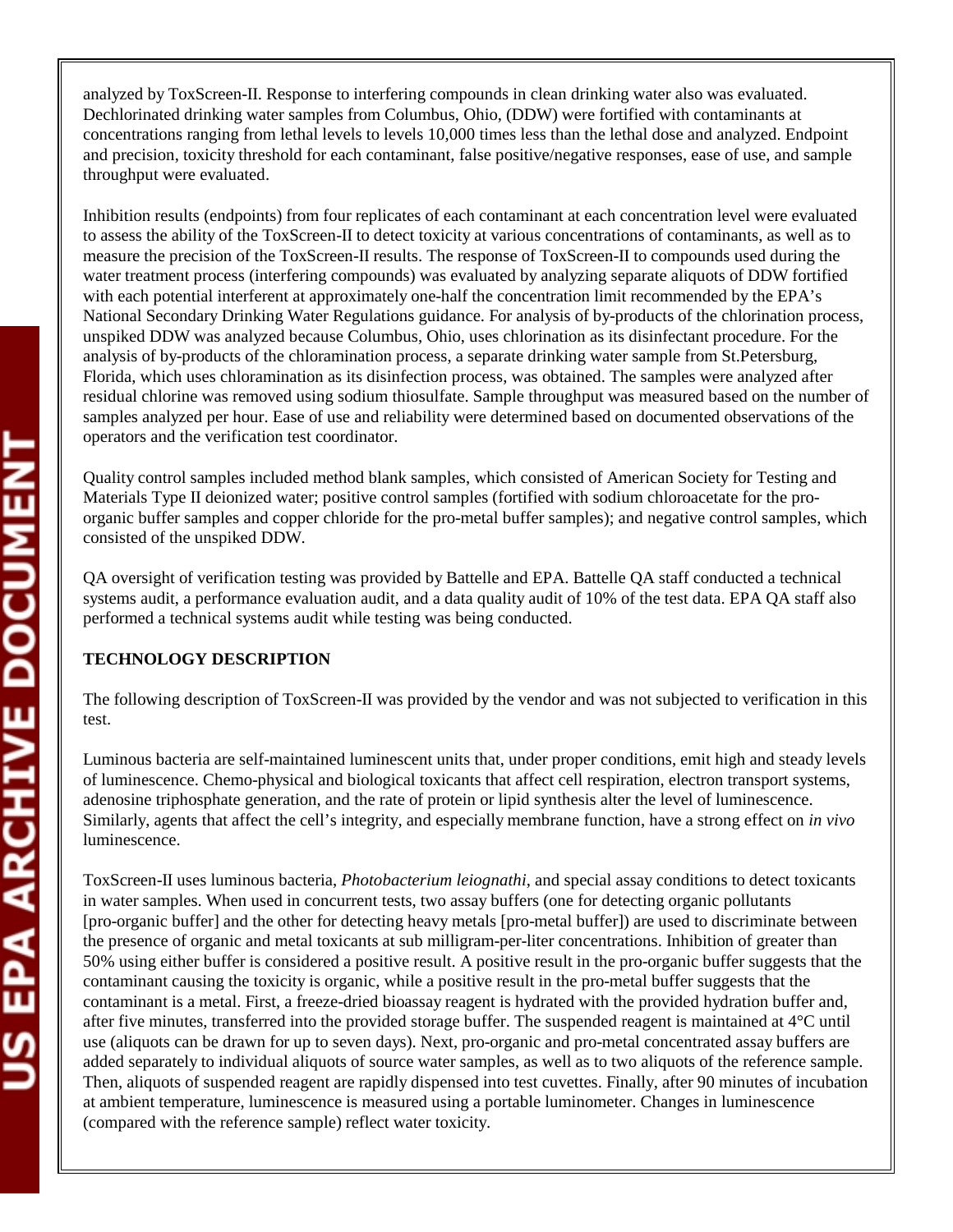To determine whether a contaminant caused detectable inhibition, the inhibition exhibited by drinking water spiked with a contaminant was compared to the inhibition exhibited by the unspiked drinking water. Four replicates of each spiked sample were analyzed. A result was considered positive if the inhibition of the water sample spiked with a contaminant plus or minus the standard deviation of four replicates did not include the inhibition of the unspiked drinking water.

The ToxScreen-II test kit contains stoppered vials holding freeze-dried luminous bacteria, empty test tubes, hydration buffer, storage buffer, pro-organic concentrated assay buffer, pro-metal concentrated assay buffer, and positive control solutions of copper chloride and sodium chloroacetate. A repeat dispenser (1 to 100 microliters  $[\mu L]$ ) and 10- to 1,000- $\mu L$  pipettes and tips are required, but not provided in the kit. The price of the ToxScreen-II test kit (1,000 single tests) is \$300. The luminometer for reading the results of the bioassays costs \$2,895. The luminometer can be integrated with a personal computer for data acquisition, evaluation, and storage. The luminometer is 5.9 x 11.0 x 6.7 inches and weighs approximately one pound. An insulating styrofoam case is available for an additional cost to conduct field tests.

### **VERIFICATION OF PERFORMANCE**

**Endpoint and Precision/Toxicity Threshold:** The table below presents ToxScreen-II inhibition data and the range of standard deviations for the contaminants and potential interferences that were tested. The toxicity thresholds also are shown for each contaminant tested.

|                                                   |                                                    | Lethal                                                      |       | <b>Average Inhibitions at Concentrations Relative to</b><br>the LD Concentration $(\% )$ | <b>Range of</b> |           |                                            |                                             |                                      |
|---------------------------------------------------|----------------------------------------------------|-------------------------------------------------------------|-------|------------------------------------------------------------------------------------------|-----------------|-----------|--------------------------------------------|---------------------------------------------|--------------------------------------|
|                                                   | Compound                                           | Dose (LD)<br>Conc.<br>(mg/L)                                | LD    | LD/10                                                                                    | LD/100          |           | $LD/1,000$ $LD/10,000$                     | <b>Standard</b><br><b>Deviations</b><br>(%) | <b>Toxicity</b><br>Thresh.<br>(mg/L) |
|                                                   | Aldicarb                                           | 280                                                         | 69    | 38                                                                                       | 58              | 11        | NA <sup>(a)</sup>                          | $2 - 15$                                    | 0.28                                 |
| Contaminants<br>in DDW                            | Colchicine                                         | 240                                                         | 83    | 20                                                                                       | 34              | 55        | $-31$                                      | $3 - 48$                                    | 0.24                                 |
|                                                   | Cyanide                                            | 250                                                         | 99    | 85                                                                                       | 99              | 68        | 14                                         | $0 - 29$                                    | 0.25                                 |
|                                                   |                                                    | $0.025^{(b)}$                                               | 14    | $-6$                                                                                     | <b>NA</b>       | <b>NA</b> | <b>NA</b>                                  | $18 - 27$                                   | <b>NA</b>                            |
|                                                   | Dicrotophos                                        | 1,400                                                       | 99    | 99                                                                                       | 81              | 41        | 41                                         | $0 - 18$                                    | 0.14                                 |
|                                                   | Thallium sulfate                                   | 2,400                                                       | $-10$ | 52                                                                                       | $-12$           | $-32$     | NA                                         | $10 - 80$                                   | ND <sup>(c)</sup>                    |
| Parameter<br>Potential<br>interferences<br>in DDW | <b>Botulinum</b><br>$\text{to}\, \text{sin}^{(d)}$ | 0.30                                                        | 69    | 47                                                                                       | $-15$           | $-8$      | <b>NA</b>                                  | $14 - 23$                                   | 0.030                                |
|                                                   | Ricin <sup>(e)</sup>                               | 15                                                          | 50    | 10                                                                                       | 30              | $-10$     | NA                                         | $6 - 28$                                    | 15                                   |
|                                                   | Soman                                              | $0.068^{(f)}$                                               | 5     | $-1$                                                                                     | $-9$            | $-17$     | <b>NA</b>                                  | $9 - 31$                                    | ND                                   |
|                                                   | VX                                                 | 0.22                                                        | $-8$  | $-5$                                                                                     | $-13$           | $-59$     | <b>NA</b>                                  | $6 - 30$                                    | ND                                   |
|                                                   | Conc.<br>(mg/L)                                    | <b>Average Inhibitions at a</b><br>Single Concentration (%) |       |                                                                                          |                 |           | <b>Standard</b><br><b>Deviation</b><br>(%) |                                             |                                      |
|                                                   | Aluminum                                           | 0.36                                                        |       |                                                                                          | 41              |           |                                            |                                             |                                      |
|                                                   | Copper                                             | 0.65                                                        |       |                                                                                          | 7               |           |                                            |                                             |                                      |
|                                                   | Iron                                               | 0.069                                                       |       |                                                                                          | 23              |           |                                            |                                             |                                      |
|                                                   | Manganese                                          | 0.26                                                        |       |                                                                                          | $-23$           |           |                                            | 7                                           |                                      |
|                                                   | Zinc                                               | 3.5                                                         |       |                                                                                          | $-68$           |           |                                            | 79                                          |                                      |

*Pro-Organic Buffer* 

(a)  $NA = Data$  not collected at this concentration level for this contaminant.<br>(b)  $0.025 \text{ mg/T}$  is not a lethal dose concentration, but it is used to describe a

(b)  $0.025 \text{ mg/L}$  is not a lethal dose concentration, but it is used to describe additional concentrations of cyanide that were analyzed.<br>
(c)  $ND - Not detectable$ 

(c)  $ND = Not detectable.$ <br>(d) Lethel does solution a

(d) Lethal dose solution also contained 3 mg/L phosphate and 1 mg/L sodium chloride.

(e) Lethal dose solution also contained 3 mg/L phosphate, 26 mg/L sodium chloride, and 2 mg/L sodium azide.<br>(f) Due to the degradation of somen in water, the stock solution confirmation analysis confirmed that the conce

Due to the degradation of soman in water, the stock solution confirmation analysis confirmed that the concentration of the lethal dose was 23% of the expected concentration of 0.30 mg/L.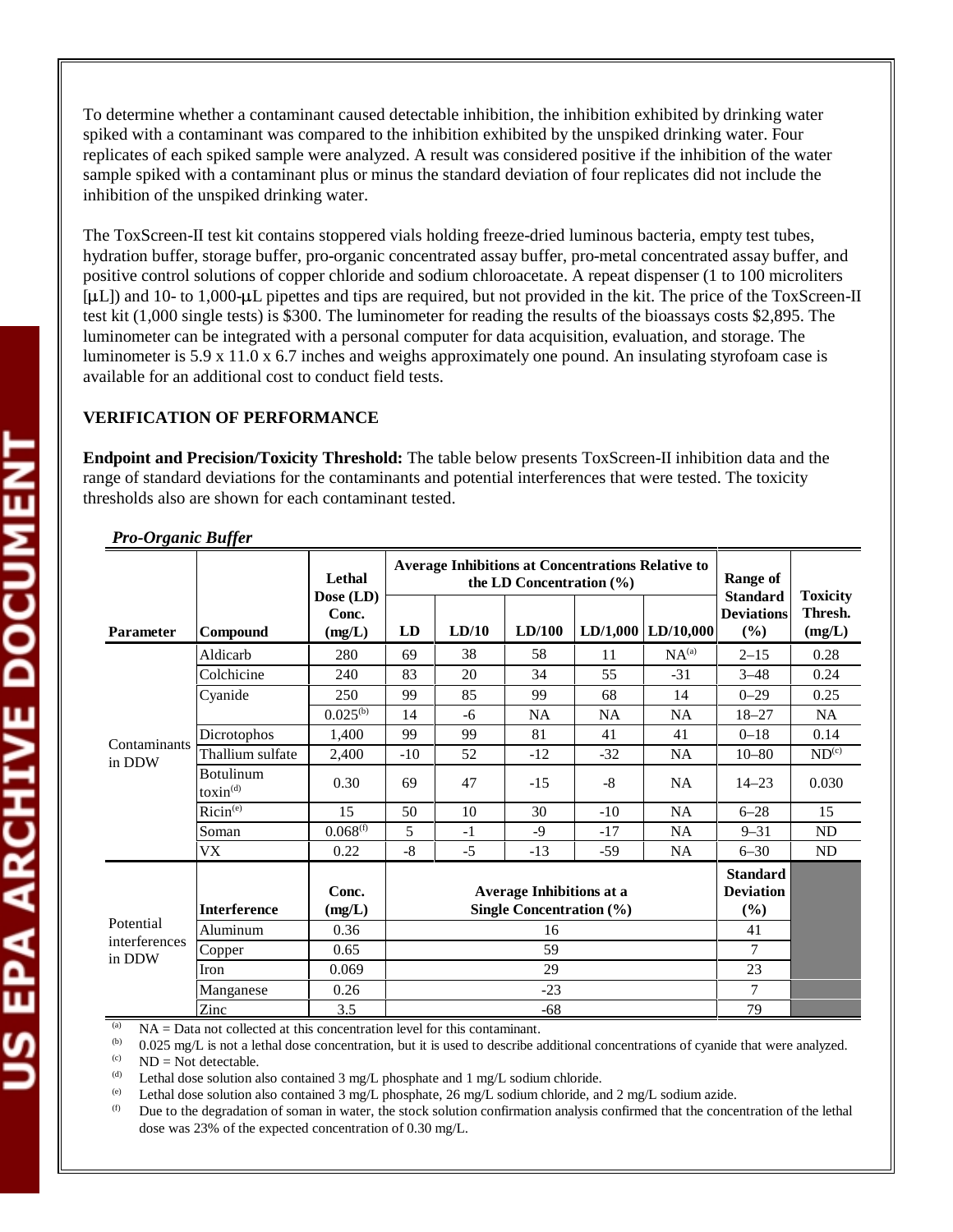|                                      |                                            | Lethal<br>Dose (LD)  |                                                                    | <b>Average Inhibitions at Concentrations Relative to</b><br>the LD Concentration (%) | <b>Range of</b><br><b>Standard</b> | <b>Toxicity</b> |                   |                                               |                   |
|--------------------------------------|--------------------------------------------|----------------------|--------------------------------------------------------------------|--------------------------------------------------------------------------------------|------------------------------------|-----------------|-------------------|-----------------------------------------------|-------------------|
| <b>Parameter</b>                     | Compound                                   | Conc.<br>(mg/L)      | LD                                                                 | LD/10                                                                                | LD/100                             | LD/1,000        | LD/10,000         | <b>Deviations</b><br>(%)                      | Thresh.<br>(mg/L) |
|                                      | Aldicarb                                   | 280                  | $-21$                                                              | 5                                                                                    | $-17$                              | $-46$           | NA <sup>(a)</sup> | $1 - 7$                                       | $ND^{(b)}$        |
|                                      | Colchicine                                 | 240                  | $-42$                                                              | $-72$                                                                                | $-83$                              | $-79$           | $\overline{4}$    | $5 - 12$                                      | ND                |
|                                      | Cyanide                                    | 250                  | 99                                                                 | 48                                                                                   | 80                                 | 35              | 31                | $1 - 13$                                      | 0.025             |
|                                      |                                            | 0.025 <sup>(c)</sup> | 31                                                                 | 3                                                                                    | NA                                 | <b>NA</b>       | NA                | $5 - 8$                                       | <b>NA</b>         |
| Contaminants                         | Dicrotophos                                | 1,400                | 31                                                                 | $-76$                                                                                | $-50$                              | $-32$           | $-52$             | $9 - 23$                                      | 1,400             |
| in DDW                               | Thallium<br>sulfate                        | 2,400                | 98                                                                 | 69                                                                                   | 16                                 | 6               | <b>NA</b>         | $1 - 9$                                       | 240               |
|                                      | <b>Botulinum</b><br>$toxin$ <sup>(d)</sup> | 0.30                 | $-44$                                                              | $\mathbf{1}$                                                                         | $-57$                              | $-97$           | <b>NA</b>         | $9 - 22$                                      | ND                |
|                                      | Ricin <sup>(e)</sup>                       | 15                   | $-89$                                                              | $-5$                                                                                 | $-93$                              | $-89$           | NA                | $12 - 74$                                     | ND                |
|                                      | Soman                                      | $0.068^{(f)}$        | $-15$                                                              | $-47$                                                                                | $-62$                              | $-55$           | <b>NA</b>         | $3 - 71$                                      | ND                |
|                                      | <b>VX</b>                                  | 0.22                 | $-38$                                                              | $-19$                                                                                | $-21$                              | $-31$           | NA                | $11 - 31$                                     | ND                |
|                                      | <b>Interference</b>                        | Conc.<br>(mg/L)      | <b>Average Inhibitions at a</b><br><b>Single Concentration (%)</b> |                                                                                      |                                    |                 |                   | <b>Standard</b><br><b>Deviation</b><br>$(\%)$ |                   |
| Potential<br>interferences<br>in DDW | Aluminum                                   | 0.36                 |                                                                    |                                                                                      | 19                                 |                 |                   |                                               |                   |
|                                      | Copper                                     | 0.65                 |                                                                    |                                                                                      | $\overline{2}$                     |                 |                   |                                               |                   |
|                                      | Iron                                       | 0.069                |                                                                    |                                                                                      | 3                                  |                 |                   | 32                                            |                   |
|                                      | Manganese                                  | 0.26                 |                                                                    |                                                                                      | 22                                 |                 |                   | 7                                             |                   |
|                                      | Zinc                                       | 3.5                  |                                                                    |                                                                                      | 100                                |                 |                   | $\overline{0}$                                |                   |

#### (a)  $NA = Data$  not collected at this concentration level for this contaminant.

 $ND = Not detectable.$ 

*Pro-Metal Buffer* 

 $\frac{1}{2}$  0.025 mg/L is not a lethal dose concentration, but it is used to describe additional concentrations of cyanide that were analyzed.

(d) Lethal dose solution also contained 3 mg/L phosphate and 1 mg/L sodium chloride.

(e) Lethal dose solution also contained 3 mg/L phosphate, 26 mg/L sodium chloride, and 2 mg/L sodium azide.

Due to the degradation of soman in water, the stock solution confirmation analysis confirmed that the concentration of the lethal dose was 23% of the expected concentration of 0.30 mg/L.

**False Positive/Negative Responses:** False positive responses were observed for both chlorinated and chloraminated water samples with the pro-organic buffer. To avoid such results, reference samples similar to the test samples should be used. However, since the light emitted for background water samples is greatly inhibited (66  $\pm$  34% for the chlorinated drinking water and 78%  $\pm$  11% for the chloraminated drinking water), a false positive response in these matrices may occur. The inhibition at the lethal concentration level was significantly larger than the negative control for all contaminants except VX, soman, and thallium sulfate (false negative responses were observed).

With the pro-metal buffer, the sample from the chlorinated water supply exhibited an inhibition of  $23\% \pm 15\%$ . This could cause slightly exaggerated results. Using a reference sample similar to the drinking water sample being tested would protect from this possibility. Inhibition was  $-48\% \pm 20\%$  for the sample from the chloraminated water supply, indicating the possibility of false negative results. Adding a contaminant that caused 50% inhibition would result in an inhibition of approximately 0%. Using a reference sample similar to the water sample treated by dechloramination may avoid false negative results. Aldicarb, colchicine, botulinum toxin, ricin, soman, and VX were indistinguishable from the negative control.